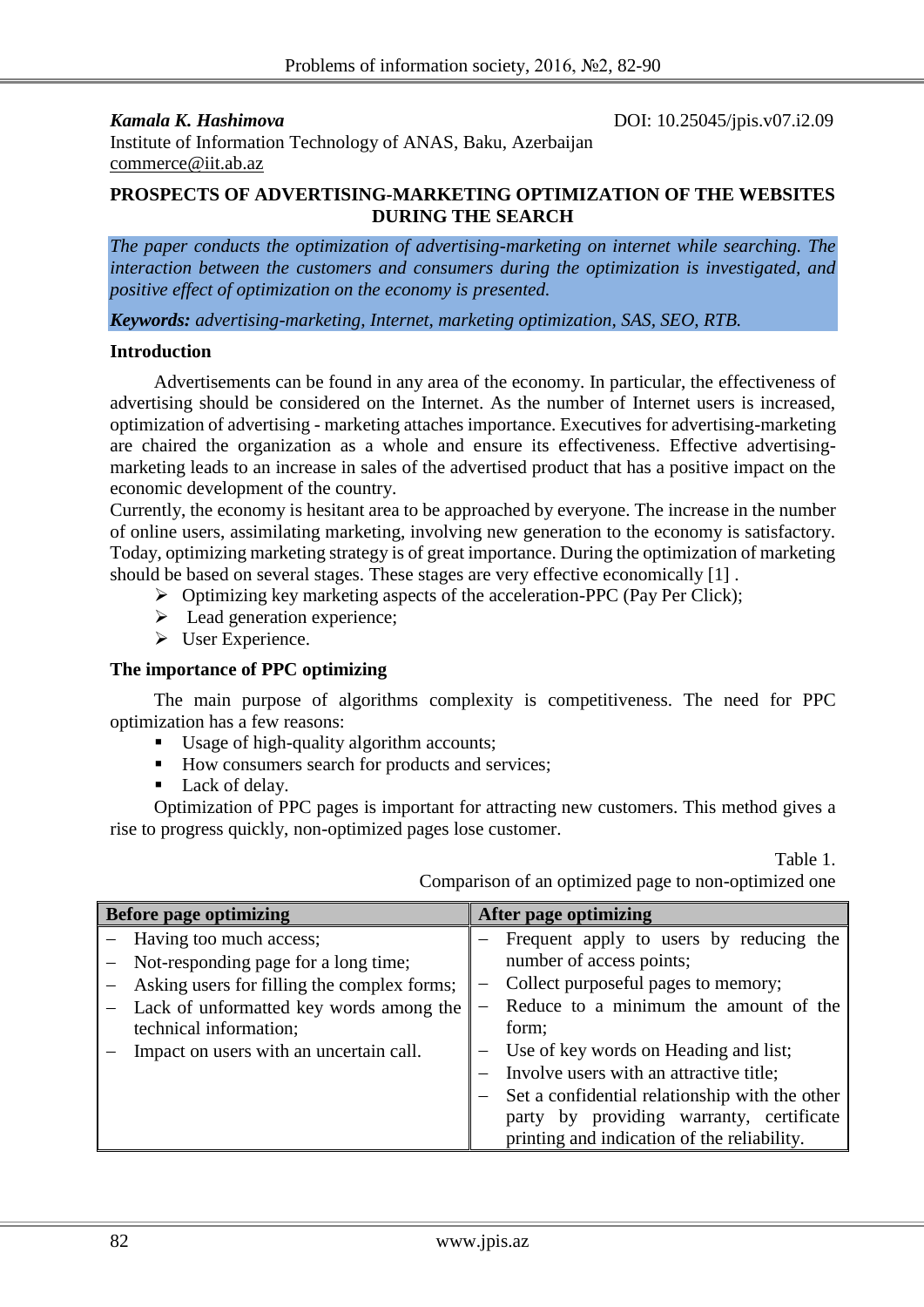During advertising-marketing on the Internet, to develop site's unique strategy optimization is of important for users. Small changes can give a different result in search engine systems and optimization. Search optimization - it's the top position of the site for effective surveys in search engines.

Visitors of the site in search engines are high-quality and targeted audiences.

Users requesting for search queries in search database state their intentions in a commodity, service or in information. During the search through the site, they immediately get the desired product or service they are able to order. Search databases show the outputs of search according to the specified rules: sites suiting for search algorithm, covering user survey maximum are on the first place. In addition, algorithm estimates the site taking into account all the features, such as composition, structure, and technical aspects, if all the requirements of search algorithms met with search results and site to be adapted in accordance with them, position of the site will increase significantly. During the optimization of advertising-marketing on the Internet, the search is carried out on the request of "the core of requests" (performance list, search queries when the potential customers apply search engine) [2].

The features of search optimization in the Internet advertising-marketing:

- $\triangleright$  Scope of the audience interested in a search engine query, which includes user's product, service or information. Handy search engine sites can be used to buy the products or to order services.
- $\triangleright$  Cheap price attracts customer compared to traditional advertising channels, customer involvement embraces television, radio and the press.
- While Internet advertising-marketing search optimization requires small number of expenses, and brings relatively numerous and qualitative audience to the site.

Commencing from the design, the internet optimization requires a huge content and a rich web structure. Designer uses relevant methods to provide the users' needs, respond to the information in required form and carefully learn easy navigation.

The data is collected in a website in accordance with the legislation. Management board is responsible for the confidentiality of the data. Database compiles collected or uncollected data on identifying personality and used, if necessary. Certain identity implies the name, mailing address, telephone number, e-mail and the IP address. If the number of visitors accessed a website and their presence time is unknown, this case is called data on the personal identification is non-available. As other databases, queries between users and customers, and reviews can be shown.

Web-browser is a device used to stream the data to the web-server and accessing to website. It embraces volume, output of the used and transmitted data, referring domains and data of IP addresses stored on the server file.

Those who are willing to innovate to the trade over the Internet, to develop new technologies, and new projects, to share, and to train producers should be aware of the followings [3].

- *SEO* (Search Engine Optimization) web sites, search engine optimization;
- **RTB** (Real Time Bidding) new technology which constitutes the real-time ad auction announcements of online advertising;
- **SEM** (Search Engine Marketing) advertising, marketing services on search engines;
- **SMM** (Social Media Marketing) Social media that is used by many people, i.e. marketing, advertising and promotional services over networks;
- *Online advertising* boosting to promotional videos, mass e-mail and SMS fulfillments, and activities such as online request and promotional marketing.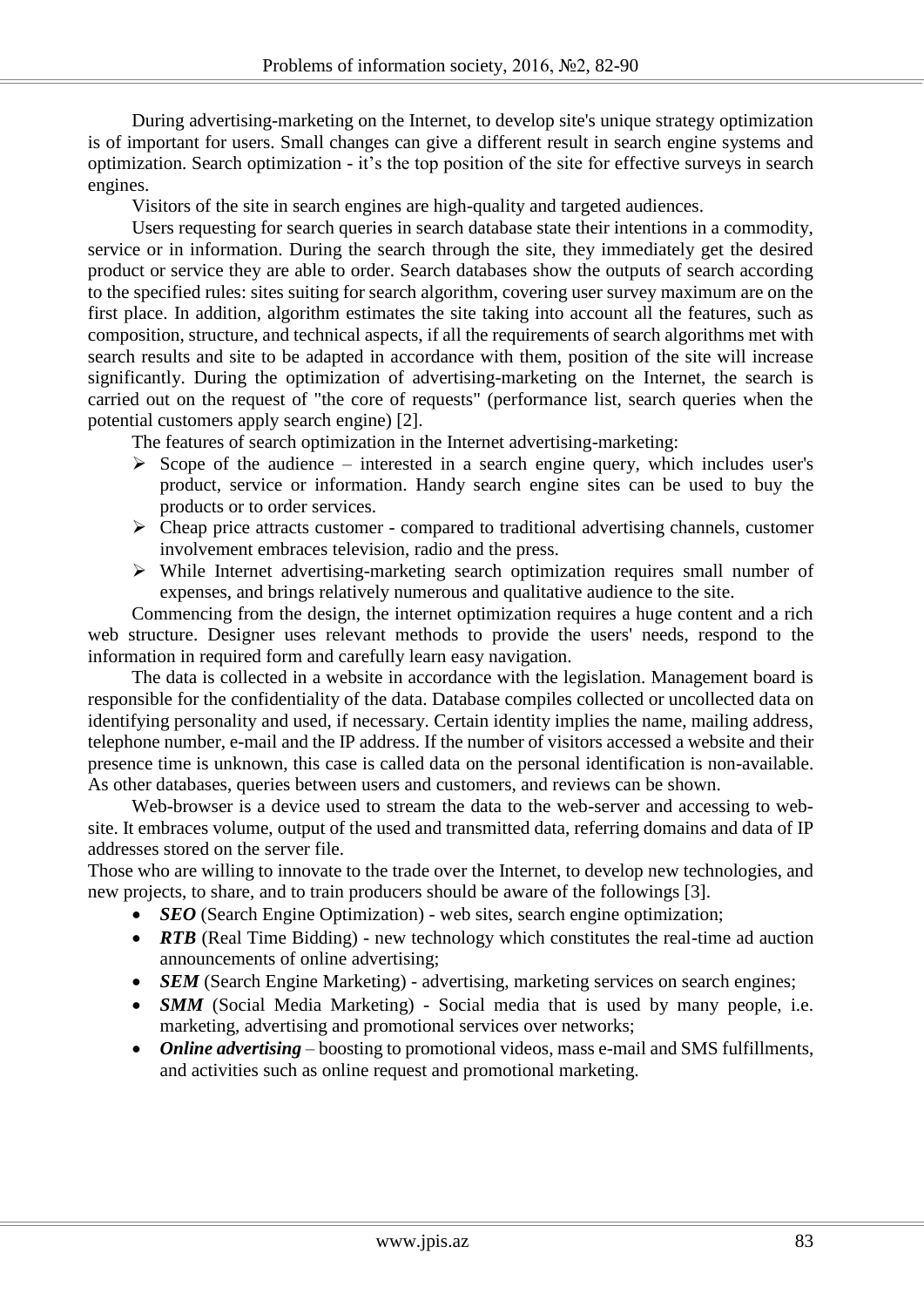### **SEO search optimization**

SEO (search engine optimization) or website optimization – provides forefront while searching. When a customer is looking for information about a service or product on search sites, he uses key words then a few site names appear on the screen. Forefront sites must be applied. This method of online advertising is one of the most effective ways to attract customers.

There are a few types of appearance of the page name in the first page of search results. Some of the steps that must be taken into account in order to achieve outcome, are divided into two parts:

1) Internal optimization;

2) External optimization.

Internal optimization includes the work with customer, site structure, and links. External optimization is increasing the link number. This process has been ranked by means of all search engines. Ranking is definition of the line and response for user in search system according to rank, authority, or eligibility.

By learning ranking mechanism many questions can be responded. For example, two similar- search site on the same topic; one in the front at the top, and the other is located on the third page. Usually, all the sites are indexed by search engines. Each search system conducts a search according its principles. The difference is that, in fact, the sites lies in different places in different search systems. In case your site is trusted by the search systems, changing the algorithm will not change its position. It plays a key role in the internal and external ranking. Ranking is based on site relevance. Each search system has its own principles for survey adoption. There are two important criteria in establishing compliance with the survey of the site.

The first criterion is ranked by its content. The eligibility is derived from the lexicalsemantic analysis of the text placed on the site [5].

The second criterion is a mere formality. This conformity determination of eligibility is based on algorithms of search systems that have been included in the program. The result of evaluation is not stable, and has a variable growth. Occasionally, the employees change the system algorithms, in order not to access the wrong sites through the barrier filters. If the site is trusted by the search systems then the change of algorithm will not change its position in the ranking.

Distributed or centralized information processing exists at sales outlets in order to provide customer services. Operational reporting and authorization data storage are managed by means of the analytical sub-system.

#### **RTB**

**Real Time Bidding** – new technology is eligible for organizing auctions of advertising in the field of online advertising in real time. RTB had a major influence on the digital advertising market in the world. RTB is widely used in the USA being the leaders at advertising technology platform. Though European Union accepts RTB more slowly, but the demand for mobile connectivity is increasing here. RTB helps advertising deploy on the Internet.

Advertising network providing RTB service after receiving a request for ad display:

1. Survey is classified according to the maximum number of parameters; data about the user (if enabled), the area which he included, time, and the target is accepted prior to purchase.

2. Additional data is collected from the base of selected ads mechanism according to the particular criteria.

3. Survey response on user is transmitted to the advertiser and the share is obtained. By means of this share they get opportunity to next display.

4. The highest share is determined among the obtained responses, the next stage is established.

5. Announcement is bought from the winner advertiser and given to the user as a response to the request.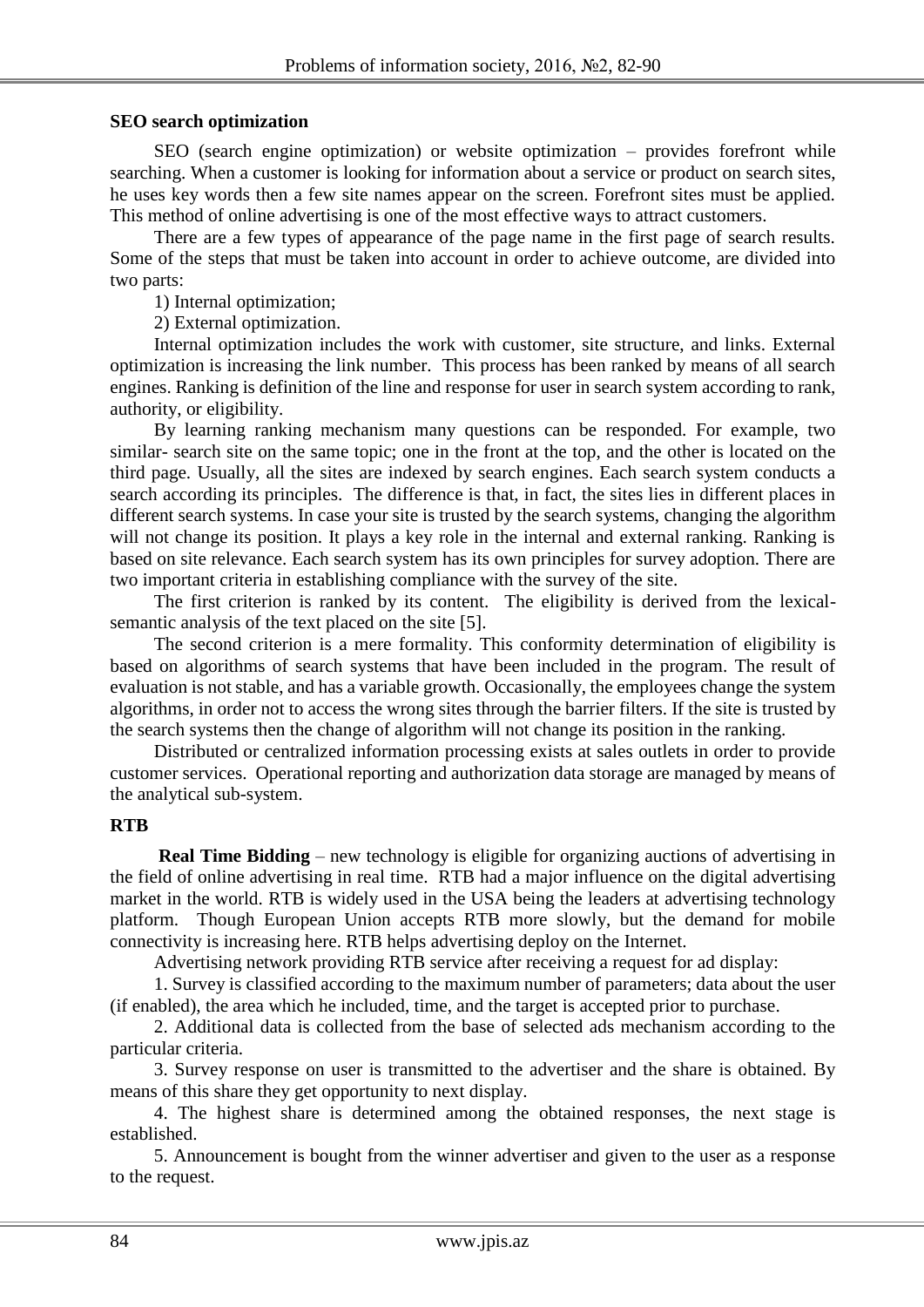

Figure 1. Advertising and marketing of search optimization

Caution on the following areas of advertising-marketing search optimization:

- Motion:
- Contact form;
- Speed;
- $\blacksquare$  Title.

Increasing the number of applications, optimization location on the first page makes positive impact on the audience. Recurrence of the pages should be persistent **[6].**

#### **What is marketing optimization?**

Marketing optimization is the process of improvement of the organization's marketing performance in order to achieve maximum outputs. Marketing optimization is widely used in the development of marketing.

The theory of the Web-optimization hierarchy:

In the absence of Websites (WPO - web presence optimization), idea of creating a hierarchy of optimization came from the belief. While search, ground-based principle is required before achieving success.

Usual search is at the four intersections - optimized marketing, social media, all changes of Google algorithm and marketing.

Total tactics in marketing is comprehensive marketing optimization. If the optimized marketing to be applied during campaign results will be as follows:

- Improved and extended ranking while usual search;
- Positive impressions;
- Click-increased probability;
- Changes;

Optimized marketing plan covers Google algorithm with four major changes since previous year:

a) About updates - press releases on Google innovations, blogs, case studies, latest news and events;

b) Google upgrade – is the filter of the given search. Optimized content distributed for true, reliable sources, to assist for establishing of strong anti-citations;

c) Google + - is a social and social-media network about the links. These links prove the demand is provided. Google's social network, Google+ and its algorithm actually takes into account the search;

d) Supremacy of Your World request - than any other social network, for example, including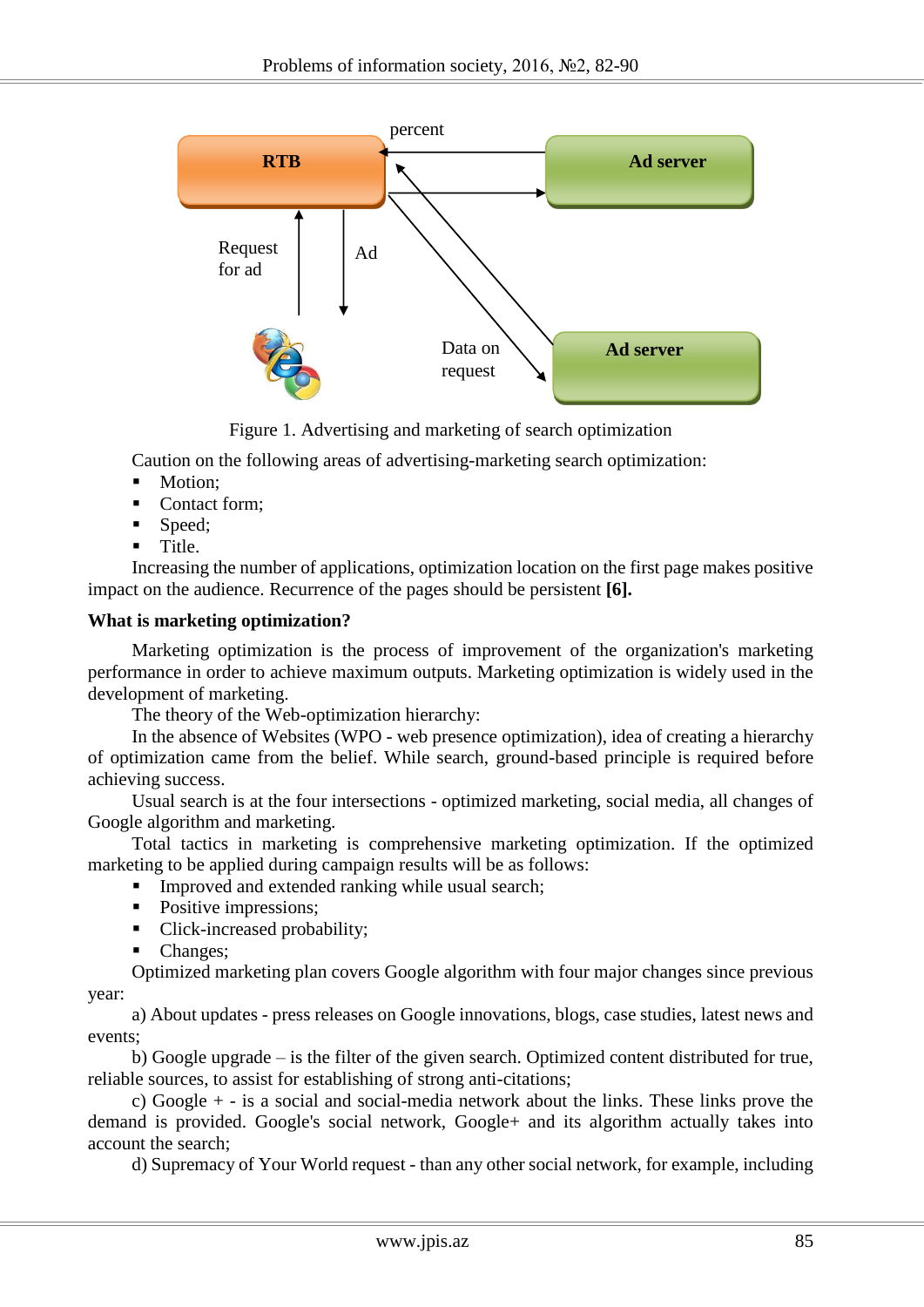Facebook or Twitter, Google + is more reliable. A long-term service can be obtained here by openly sharing ideas [7].



Figure 2. Intersection of search optimization

## **How does SAS assist for Marketing optimization?**

SAS (Statistical Analysis System) provides business ties by delivering optimization and identifying customers, and keeps in touch with each of them separately. For example, taking into account the probability of the responses to customers, outputs expenses, political reflection, resource, budget constraints, etc.

## **Why SAS Marketing Optimization is important?**

Transmitting the optimization, SAS increases the ratings of marketing campaigns by allowing each customer to identify the best proposals. Moreover, it eliminates business constraints such as budgets distribution increasing the capacity of the channel contacts, changing the outputs in link policy by allowing discussion [8].

SAS marketing can be used by marketing campaign managers, business analysts, managers for segment and analysts. The effect of the optimization is designed to give a guarantee the huge economic results of marketing.

Relying on marketing, the organization representative directly messages the vulnerable customer by creating a noisy marketing in order to present the least as much. In this case, mutual effect that forecasts segmentation, modeling and testing can improve the efficiency can be improved. The marketing result within a day is not clear. Marketers should study trade issues competing through sections.

Being aware of the numerous marketing programs for limitations, budget oversight and customer relations should be specially carried out. Diversified ventures lay across the choice before millions of customers.

In order to maximize income or (Return On Investment - ROI) within a budget, it is necessary to carry out policy with experience and intuition. As a result of maximum extent of the relationship with each customer individually, and careful approach in presenting SAS Optimization, the profit of the organization is maximized while applying mathematical methods.

## **Key words option**

Key words option is the key phase in SEO. If there is no right choice it is difficult for the consumer to get high rankings in search engines. Wrong choice of key words or phrases may yield unexpected results. Next steps should be considered during key words option: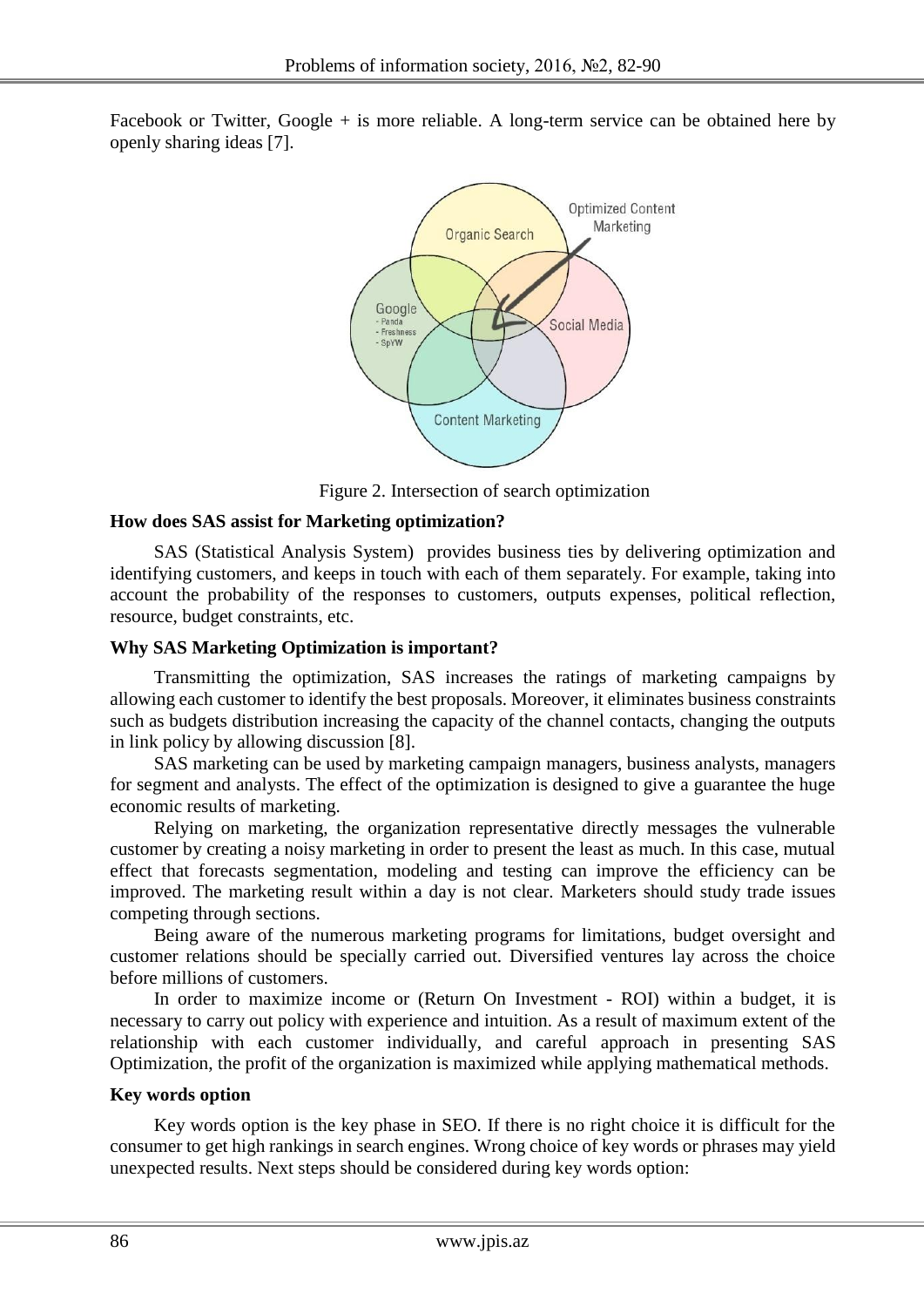1. **The brain product** - must take into account that potential buyers will write the name of the product (pronounced options, different word forms, synonyms) due to searching for the prices of goods and find for the proposed product.

2. **New and potential buyers' request** – is the method of posting as more keywords as possible into the list. By means of website for raise of traffic is essential to increase sale amount.

3. **Action directions option** – is to draw up the table or graph. Action direction reflects traffic comparison, its relevance and changes to them, helps to gather additional information to make the right decision.

4. **Execution, verification and analysis** - selected keywords and programs are designed to track included web-changes.

5. **Special program** – analytic programs are available to measure traffic amount and track of changes in sites. For example, Wordtracker (www.wordtracker.com) and Overture (www.overture.com) offer information on the number of requests made by users. Using the software database the appropriate keywords for any business can be determined.

| <b>Keyword</b>   | <b>Volume</b> | <b>KEI</b> | Comp. | <b>IAAT</b>    | <b>IT</b>  | <b>Country</b> |
|------------------|---------------|------------|-------|----------------|------------|----------------|
| inexistent       | 26601171      | 96.57      | 7.33  | 89             | 197753     | <b>GLOBAL</b>  |
| movies           | 20226091      | 80.57      | 51.6  | 712635         | 199564908  | <b>GLOBAL</b>  |
| youtube          | 10585128      | 79.06      | 49.76 | 602806         | 44606390   | <b>GLOBAL</b>  |
| facebook         | 7844123       | 78.03      | 49.94 | 612976         | 52456127   | <b>GLOBAL</b>  |
| google           | 7579933       | 75.89      | 56.81 | 1109804        | 189408257  | <b>GLOBAL</b>  |
| followerscounter | 6628518       | 97.92      | 3.21  | $\overline{2}$ | 18         | <b>GLOBAL</b>  |
| comcom           | 5942025       | 93.87      | 9.88  | 352            | 105824     | <b>GLOBAL</b>  |
| craigslist       | 5811554       | 85.2       | 27.52 | 39392          | 2985349    | <b>GLOBAL</b>  |
| search           | 5597574       | 74.72      | 57.15 | 1140637        | 1056711615 | <b>GLOBAL</b>  |
| kinox            | 4833876       | 91.37      | 13.85 | 1667           | 263467     | <b>GLOBAL</b>  |

Table 2. Keywords selected by means of software

Both programs are completely suitable for comparison of amount and results. Overture unites short and meaningful ideas. Though the volume of Wordtracker is small, it provides detailed information [9]. For ex:







Figure 3. Result indicators of search web-sites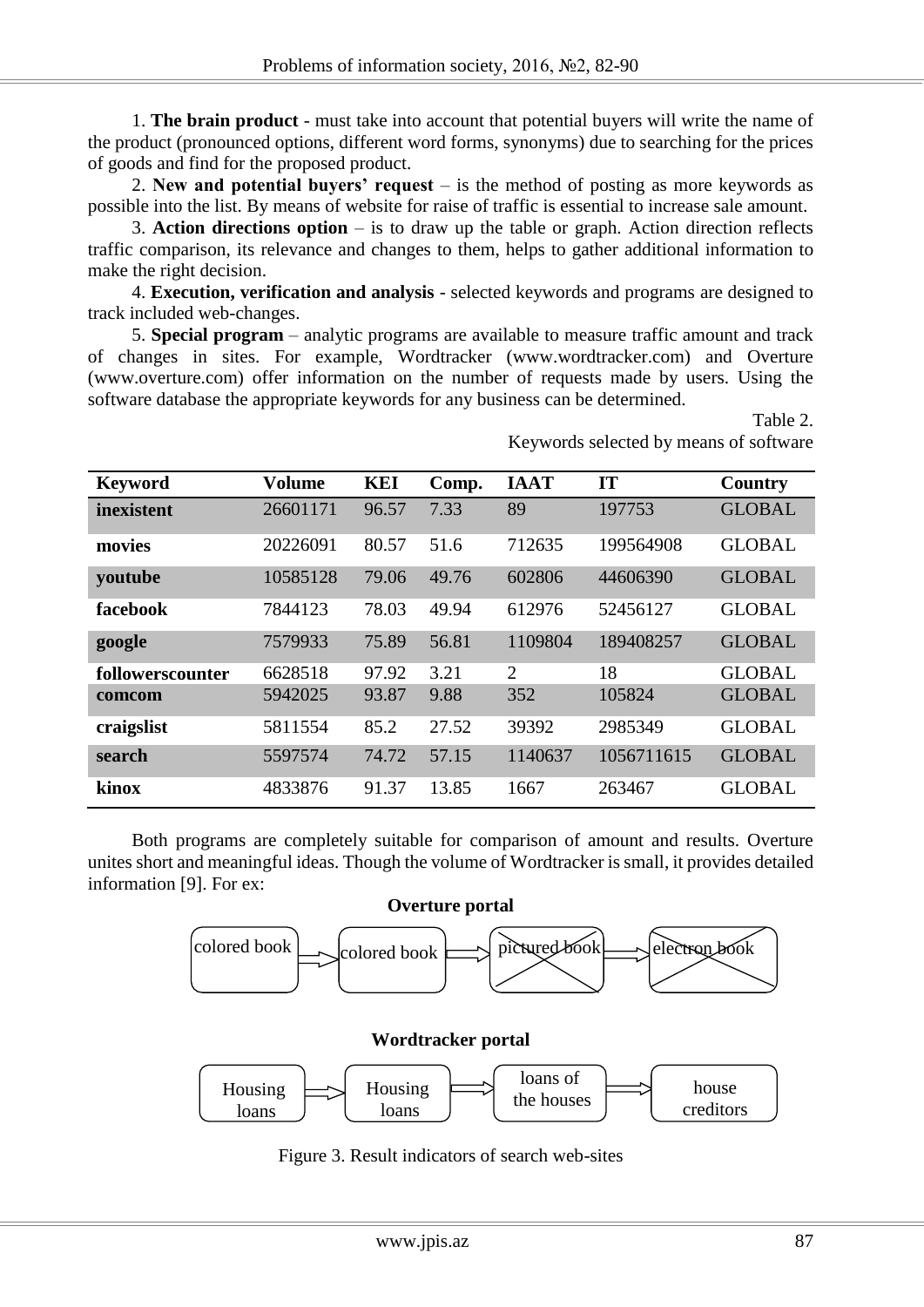Requests appear briefly in large letters, in plural and word form. Data accuracy rate is more useful for the analysis of surveys. Usage of large letters in search engines in advertising-marketing on the Internet does not give a different result. Plural forms of words collects brief opinions of different surveys. When we compare the number of users who have the same requests at the same time, the result can be extremely inaccurate. The preference is to use different words.

Directing consists of usual measure of the traffic amount and optimal key words. Efficiency rate is measured by the percentage of users who are shopping by applying:

 estimating the number of users who applied within a month according to proposed traffic-survey;

 estimating the customers - average assessment of buyer's comparison in search of cheaper-expensive;

 $\bullet$  Key words competitiveness – calculation degree of the competition for chosen word. It is the financial parameter in SEO sector due to number of competitors including the impact of the references.

If the algorithm was on the focus during investigation of the optimization in search engines in advertising-marketing on the Internet, in recent years, it is enough to make use of search marketing aids. The creation of a normal relationship with readers is very important in optimization.

User should take into account the limited opportunities when choosing keywords. For example, survey for "small tablets" will be a lower level of competition. Optimization of the largest surveys often faces with big stuck. Usually permanent buyers applying to the site with accurate and concrete key words get limited number of results. Less sorting of information is readily available.

There is countless optimizers started creating content optimization. They think of how many keywords they use and where to post them. Sometimes, being addicted to the keywords, the creators of the web-resource forget about the quality of the content. In this case, they do not achieve the sought result.

Sometimes during internet advertising-marketing optimization we come across meaning lines that are not similar. If the user quits without being acquainted or without attempting to its usage it is considered negative. The coordination should be appropriate when the keyword relevant to the content is typed.

Search engines are complicated and important for creating websites. Establishing stable flow of traffic in order to get the effectiveness of websites optimization is enough on the Internet advertising-marketing. It is known that users are using search engines basically. Site which referred by a user during advertising-marketing searching optimization should inform him. Home page of the site should awake imagination on the user on the site, and guide him how to find out useful data [10].

Sections cover a variety of site topics, sub-sections provide more detailed information on the topics. Everything may seem simple, but experience shows against. For this reason, the scheme of the site is developed in advance. Keywords can define the weight of the site. Sites are associated with one another during the optimization.

The location of the pages in hosting is not sigificant. Site design and internal posting of sections may be different depending on site creation, but the overall structure of the site must comply with this model.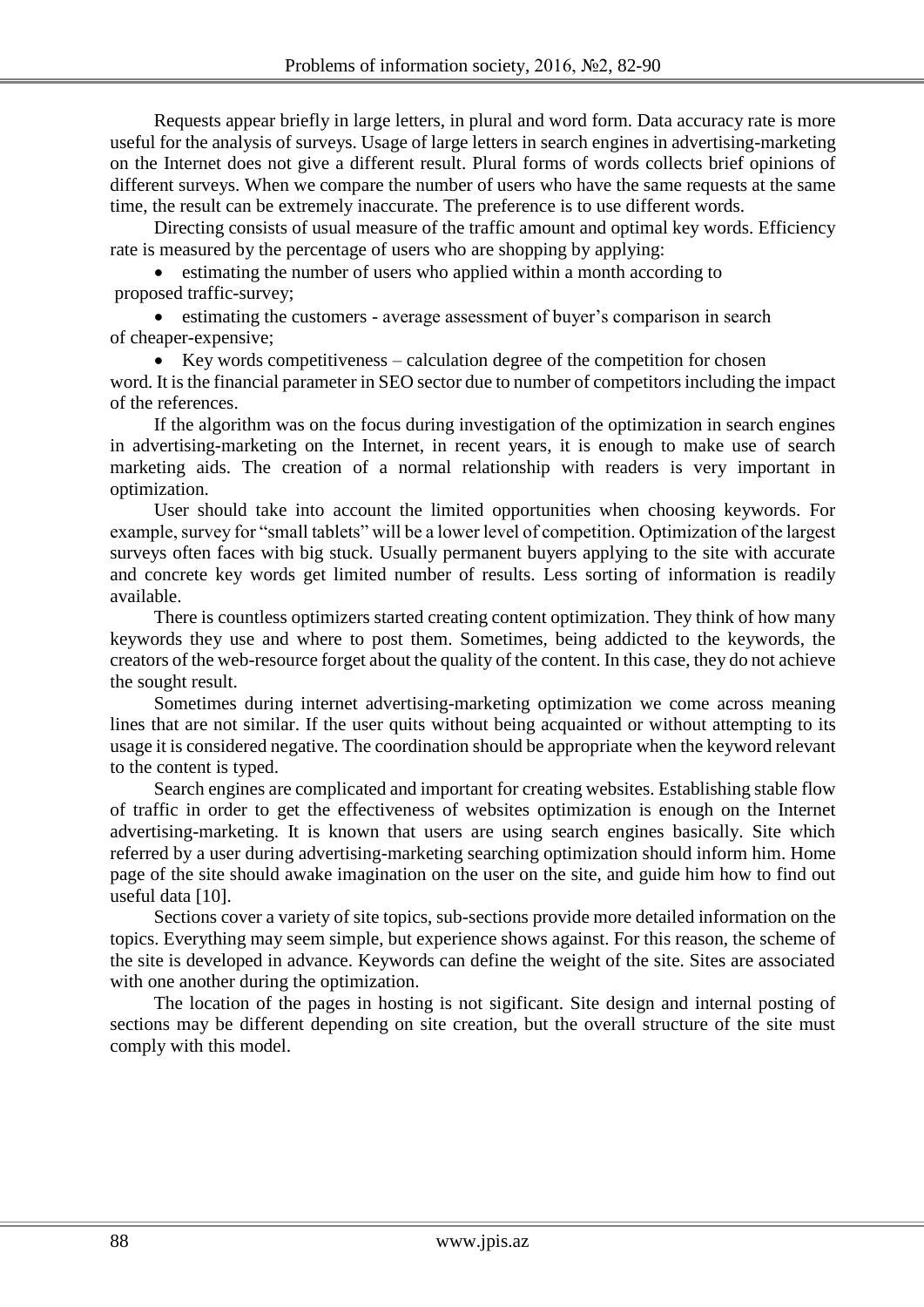

Figure 3. The simple structure of the site and its units

Three-level model structure of a simple site and its sections:

Section 1 – Home page

Section 2 – Sections on topics

Section 3 – small subsections

The level of the site is identified by the number of citations.

First level – home page;

Second level – citations to home page;

Third level - citations from the second level pages.

Thus, two issues should be considered during advertising -marketing optimization on the Internet:

a) To involve users to use search engine by writing correct title relevant to request;

b) To turn a regular readers into a buyer.

The full download of the page is more important for users. Most part of users leaves the site when it has not downloaded within three seconds [11].

During the estimation of the web-sites algorithms, search engines and their indexes are utilized. As the SEO is constantly developing those who are engaged in websites should cope with these changes. A lot of search assessment methods are urgent today - but after a couple of years can be completely out of date. Moreover, these methods that do not produce positive results two years ago, even now can meet the demand.

## **Conclusion**

Search optimization of advertising-marketing on the Internet highlights the visibility of company in the network with overall approach and without requiring large expenditures. Organization should think not only as a supplier of goods and services, but also think about its image.

One of the country's economies is advertising- marketing on the Internet. Accordingly, advertising-marketing organization and its effectiveness is necessary. Currently, Internet advertising embraces vital ads functions and most attendees of market utilizes it.

Each user of the Internet should provide his safety. When we use the information a page shall open taking into account the compatibility of the brief announcements with the requested data during the optimization.